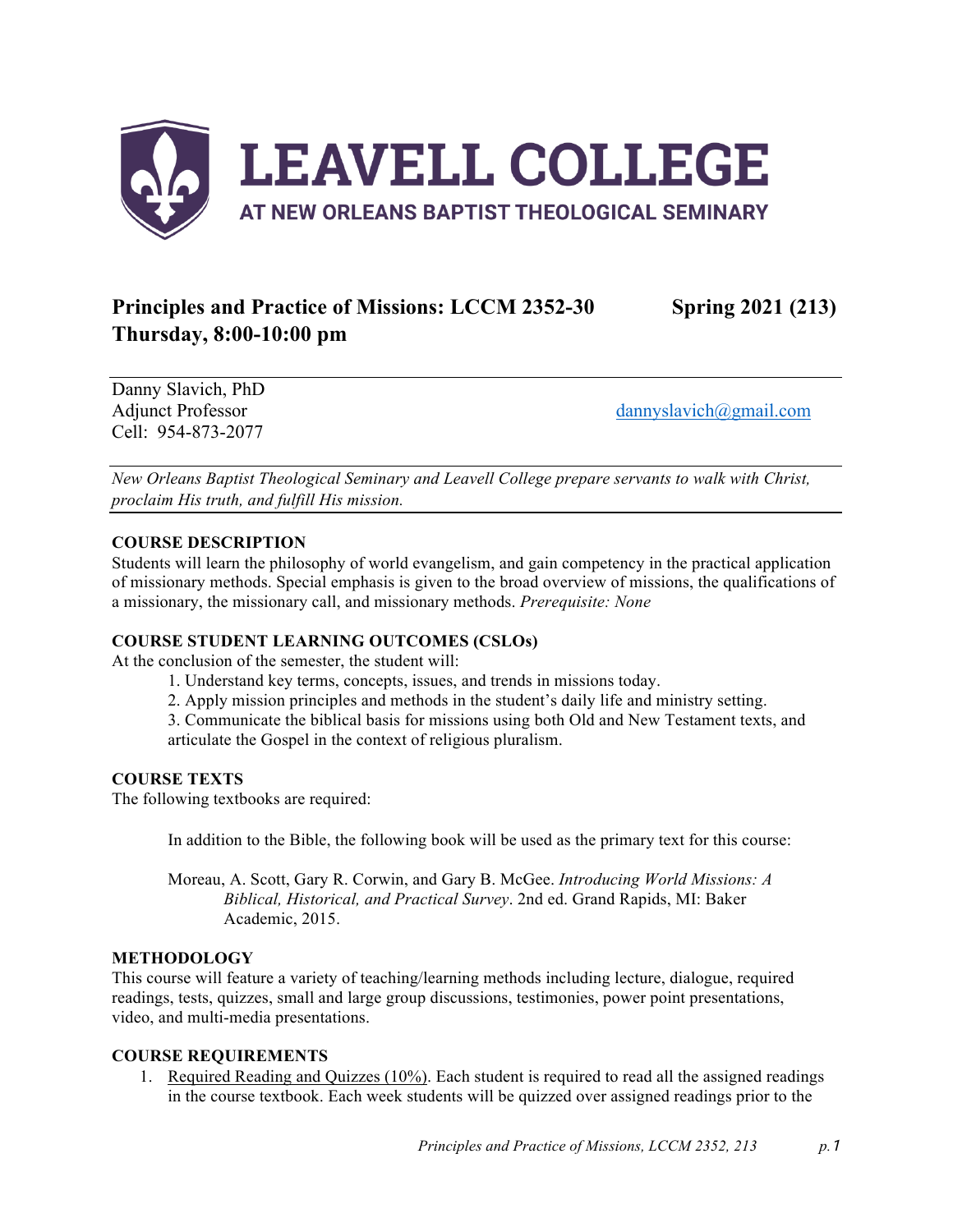class meeting. Quizzes are not open note unless otherwise indicated. Students are expected to be able to engage in dialogue regarding each week's reading during the class.

2. Missionary Presentation and Handout (20%). Students will give an 8-10 minute presentation on a missionary from church history. The presentation will include the call and field of service, major accomplishments and failures, and what was learned about missions from them. Each student will also identify the sources of their information. Do not use encyclopedias as a major source. The NOBTS Library is a great resource for research. Choose your missionary from the list below or request another missionary through email. Along with the presentation, each student must present a handout of their presentation. The handout must be organized and contain relevant information (not every word of the presentation). The handout must contain a list of sources in proper Turabian format. The presentation is worth 15% of your overall grade and the handout worth 5% of your overall grade.

| Hudson Taylor | Jim Elliot            | C. T. Studd       |
|---------------|-----------------------|-------------------|
| St. Patrick   | Francis Xavier        | Francis of Assisi |
| George Lleil  | Lottie Moon           | Amy Carmicheal    |
| Mary Slessor  | David Livingstone     | Robert Moffat     |
| William Carey | Ludwig von Zinzendorf | Adoniram Judson   |
| Ann Judson    | Annie Armstrong       | Lott Carey        |

- 3. People Group Strategy (PGS) (40%). Each student will prepare a strategy for reaching an unreached people group. This is a two-part paper.
	- a. Part 1: The contents of this part of the paper will include demographic information, anthropological insights, religious beliefs, and entry into the host culture. This part should be three to four pages in length and written in proper Turabian format.
	- b. Part 2: The contents of this part will include a written presentation of how to share the gospel with this people group, a plan for discipleship/leadership development, and a model for church planting, and an exit strategy. This part should be three to four pages in length and written in proper Turabian format.
- 4. Final Exam (20%). The Final will cover material from the book and lectures. Questions will consist of multiple choice, true/false, fill-in-the-blank, and essay questions.
- 5. Missionary Interview (10%). Each student is required to interview a current or former missionary. Missionaries can serve with the International Mission Board or another organization. The missionary must be serving/have served in a cross-cultural setting different than their own. If you need help connecting with a missionary I can connect you with one. Here is a list of questions you can ask. Feel free to add questions to this list. Provide a transcript of the interview notes and a minimum of one-page summary written in Turabian format.
	- a. How did you know God called you to the mission field?
	- b. What was different about the culture in which you are serving and your home culture? How did you/are you are responding to those differences?
	- c. What challenges did you/have you faced on the mission field?
	- d. What would you have liked to have known about missions before that you found on the mission field?
	- e. How does sharing the Gospel in the culture in which you serve differ from in the United States?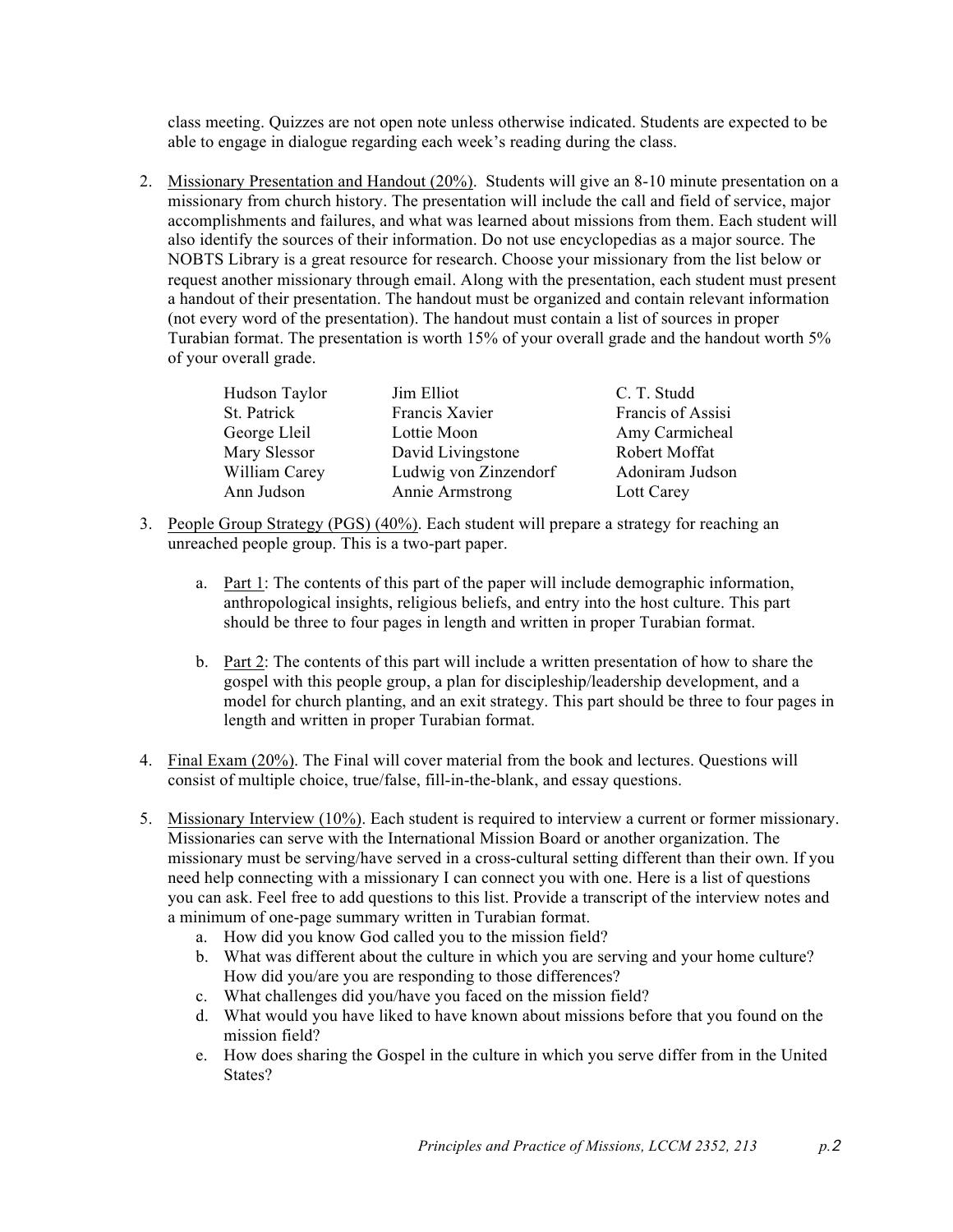- f. How have people of the local culture responded to your presence in their culture and spreading the Gospel among their people?
- g. What wisdom would you give someone who is contemplating God's call to missions?
- h. How can a person in the local the church participate in spreading the Gospel to all nations?

## **GRADING SCALE**

- A: 93 100
- B: 85 92
- C: 77 84
- D:  $70 76$
- F: below 70

## **COURSE OUTLINE**

| <b>Week</b>    | <b>Date</b>       | <b>Topic</b>                                   | Reading               | Assignment                                        |
|----------------|-------------------|------------------------------------------------|-----------------------|---------------------------------------------------|
| $\mathbf{1}$   | Jan. 21           | Introduction to Course & Missiology            | Preface-<br>Chapter 1 | (No quiz)                                         |
| $\overline{2}$ | Jan. 28           | Mission in the Old Testament                   | Chapter 2             | <b>Weekly Quiz</b>                                |
| $\overline{3}$ | Feb. 4            | Mission in the New Testament                   | Chapters 3-4          | <b>Weekly Quiz</b>                                |
| $\overline{4}$ | Feb. 11           | <b>Mission Theology</b>                        | Chapter 5             | <b>Weekly Quiz</b><br><b>Missionary Interview</b> |
| 5              | Feb. 18           | History of Christian Missions                  | Chapter 6             | <b>Weekly Quiz</b>                                |
| 6              | Feb. 25           | History of Christian Missions                  | Chapters 7-8          | <b>Weekly Quiz</b>                                |
| $\overline{7}$ | Mar. 4            | <b>Missionary Presentations</b>                | No Reading or<br>Quiz | <b>Missionary Presentations</b>                   |
| 8              | Mar.<br>11        | <b>Cultural Anthropology</b>                   | Chapter 16            | <b>Weekly Quiz</b>                                |
| 9              | Mar.<br>$15 - 19$ | <b>Spring Break</b>                            |                       | No class                                          |
| 10             | March<br>25       | <b>World Religions</b>                         | Chapter 18            | <b>Weekly Quiz</b>                                |
| 11             | April 1           | Evangelism, Church Planting, &<br>Discipleship | Chapter 17            | <b>Weekly Quiz</b>                                |
| 12             | April 8           | Evangelism, Church Planting, &<br>Discipleship | Chapter 19            | <b>People Group Strategy Part 1</b>               |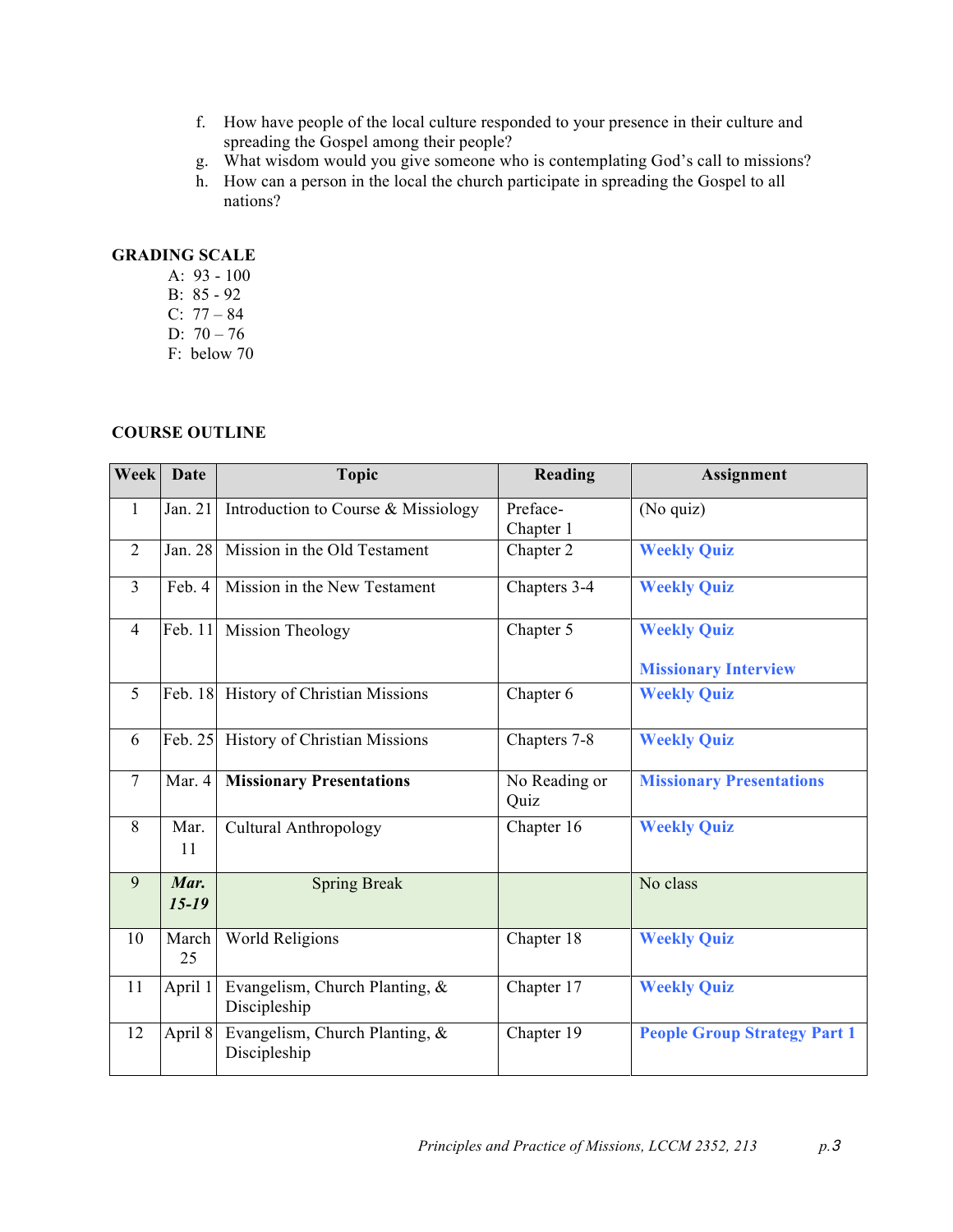| Week | Date        | Topic                                          | Reading                      | Assignment                                                |
|------|-------------|------------------------------------------------|------------------------------|-----------------------------------------------------------|
| 13   | April<br>15 | The Missionary Call                            | Chapters 9-11<br>(open note) | <b>Weekly Quiz</b>                                        |
| 14   | April<br>22 | The Local Church and Global<br><b>Missions</b> | Chapters 12-13               | <b>Weekly Quiz</b><br><b>People Group Strategy Part 2</b> |
| 15   | April<br>29 | The Individual and Global Missions             | Chapters 14-15               | <b>Weekly Quiz</b>                                        |
| 16   | May 6       | <b>Final Exam</b>                              |                              | <b>Final Exam</b>                                         |

## **ADDITIONAL COURSE INFORMATION**

- **1.** *Attendance Policy*: Leavell College follows the attendance policy as stated in the Leavell College catalog.
- 2. *Policy for Late Submissions:* All late assignments will be penalized five points for the first day and one point per day thereafter, with no assignments being accepted more than one week past the due date.
- 3. *Plagiarism Policy:* A high standard of personal integrity is expected of all Leavell College students. Copying another person's work, submitting downloaded material without proper references, submitting material without properly citing the source, submitting the same material for credit in more than one course, and committing other such forms of dishonesty are strictly forbidden. *Although anything cited in three sources is considered public domain, we require that all sources be cited*. Any infraction may result in failing the assignment and the course. Any infraction will be reported to the Dean of Leavell College for further action.
- 4. *Classroom and Online Decorum*: Each student is expected to demonstrate appropriate Christian behavior. The student is expected to interact with other students in a fashion that will promote learning and respect for the opinions of the others in the course. A spirit of Christian charity is expected at all times. Electronic devices should be used only for classroom purposes as indicated by the professor.
- 5. *Special Needs:* If you need accommodations for a disability, please set up a meeting with the professor for consideration of any modifications you may need.
- 6. *Emergency Plan*: In the event the NOBTS schedule is impacted due to a natural event, go to the seminary's website for pertinent information. Class will continue as scheduled through the Blackboard site. Please note announcements and assignments on the course's Blackboard site.
- 7. *Technical Assistance*: For general NOBTS technical help, go to www.NOBTS.edu/itc/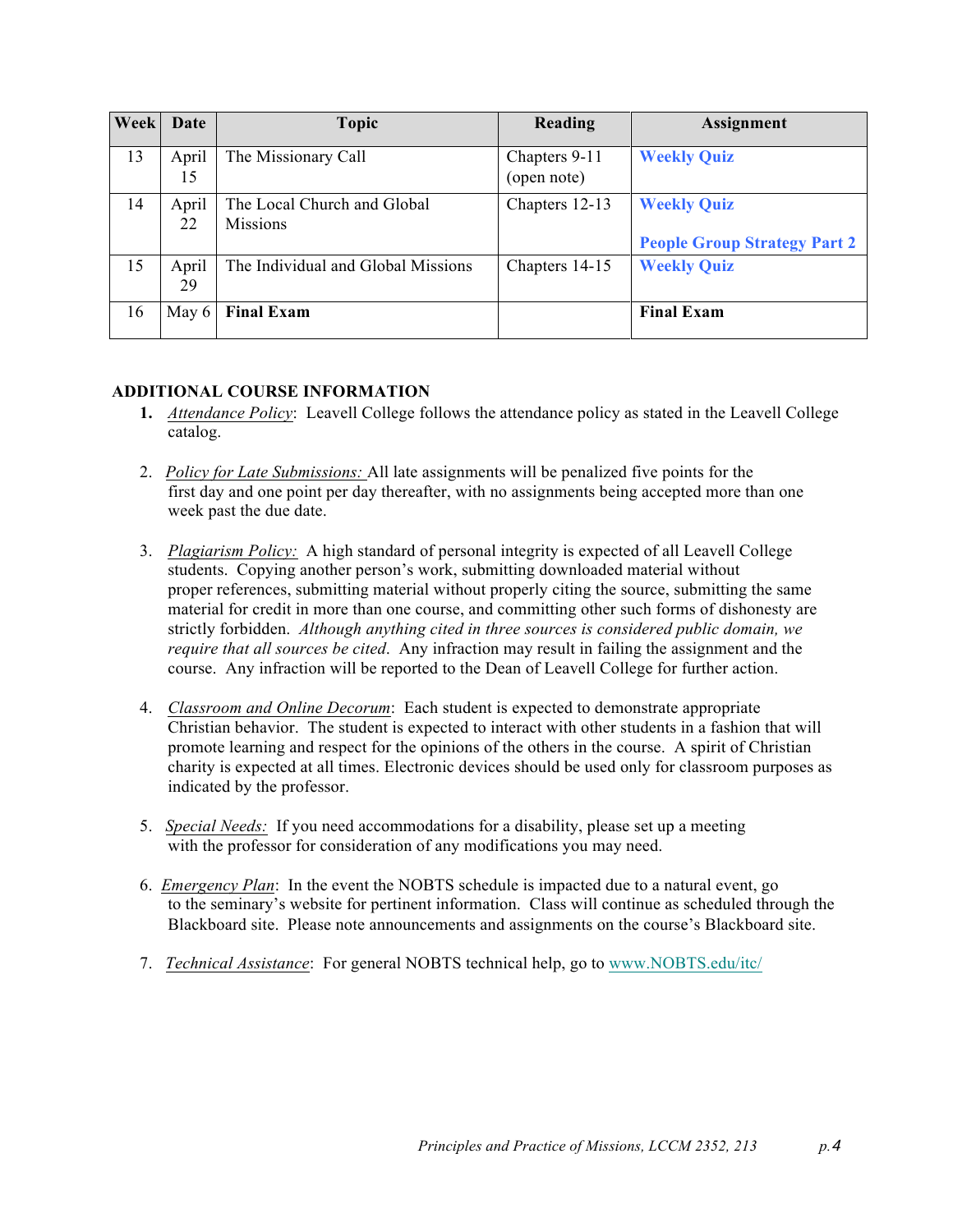#### **SELECTED BIBLIOGRAPHY**

Adeyemon, Tokunboh. "Profiling a Globalized and Evangelical Missiology*." In Global Missionary for the Twenty First Century*: *The Iguassu Dialogue,* ed. William D. Taylor, Grand Rapids: Baker, 2000.

Allen, Roland. *Missionary Methods: St*. *Paul's or Ours?* Reprint, Grand Rapids: Eerdmans, 1962.

\_\_\_\_\_\_\_\_\_. *The Spontaneous Expansion of the Church*. Grand Rapids: Eerdmans, 1962.

Anderson, Neil. *The Bondage Breaker*. Eugene, Or: Harvest House, 1990.

Anderson, Sir Norman. *Christianity and Comparative Religion*. Downers Grove: InterVarsity, 1971.

d. *The World's Religions*. 4<sup>th</sup> ed. Completely Revised. Grand Rapids: Eerdmans, 1975.

Arnald, Clinton. *Ephesians, Power and Magic: The Concept of Power in Ephesians in Light of Its Historical setting.* Grand Rapids: Baker, 1992.

\_\_\_\_\_\_\_\_. *Three Critical Questions about Spiritual Warfare.* Grand Rapids: Baker.

- Bush, Luis. *Getting to the Core of the Core: The 10/40 Window*. San Jose, CA: Partners International, n.d.
- Bosch, David J. *Transforming Mission: Paradigm Shifts in Theology of Mission.* Maryknoll, NY: Orbis. 2003.
- Chao, Jonathan. *The China Mission Handbook*. Hong Kong: Chinese Church Research Center, 1989.
- Dayton, Edwards R., and David Fraser. *Planning Strategies for World Evangelization.* Grand Rapids: Eerdmans, 1990.

Dyrness, William. *Learning About Theology from the Third World*. Grand Rapids: Zondervan. 1990.

\_\_\_\_\_\_\_\_. *Invitation to Cross-Cultural Theology.* Grand Rapids: Zondervan, 1992.

Frost, Michael, and Hirsch, Alan. *The Shaping of Things to Come: Innovation and Mission for the 21st Century Church.* Peabody, MA: Hendrickson Publishers. 2003.

Greer, Peter, and Phil Smith. *The Poor Will Be Glad.* Grand Rapids: Zondervan, 2009.

Guder, Darrel L., ed. *Missional Church: A Vision for Sending of the Church in North America*. Grand Rapids, MI: Wm. Eerdmans Publishing. 1998.

Hesselgrave, David J. *Communicating Christ Cross-Culturally.* Grand Rapids: Zondervan, 1978.

\_\_\_\_\_\_\_\_. "Dimensions of Cross-Cultural Communications*.*" *In Readings in Missionary Anthropology* II, edited by William A. Smalley, 615-26. Pasadena CA: William Carey Library, 1978.

\_\_\_\_\_\_\_\_. *Today's Choices for Tomorrow's Mission: And Evangelical Perspective on Trends and Issues in Missions*. Grand Rapids: Zondervan, 1988.

Hiebert, Paul G. *Cultural Anthropology*. 2nd ed. Grand Rapids: Baker, 1983.

\_\_\_\_\_\_\_\_. *Anthropological Insights for Missionaries.* Grand Rapids: Baker, 1986.

Newbigin, Lesslie. *The Gospel in a Pluralistic Society.* Grand Rapids: Eerdmans, 1989.